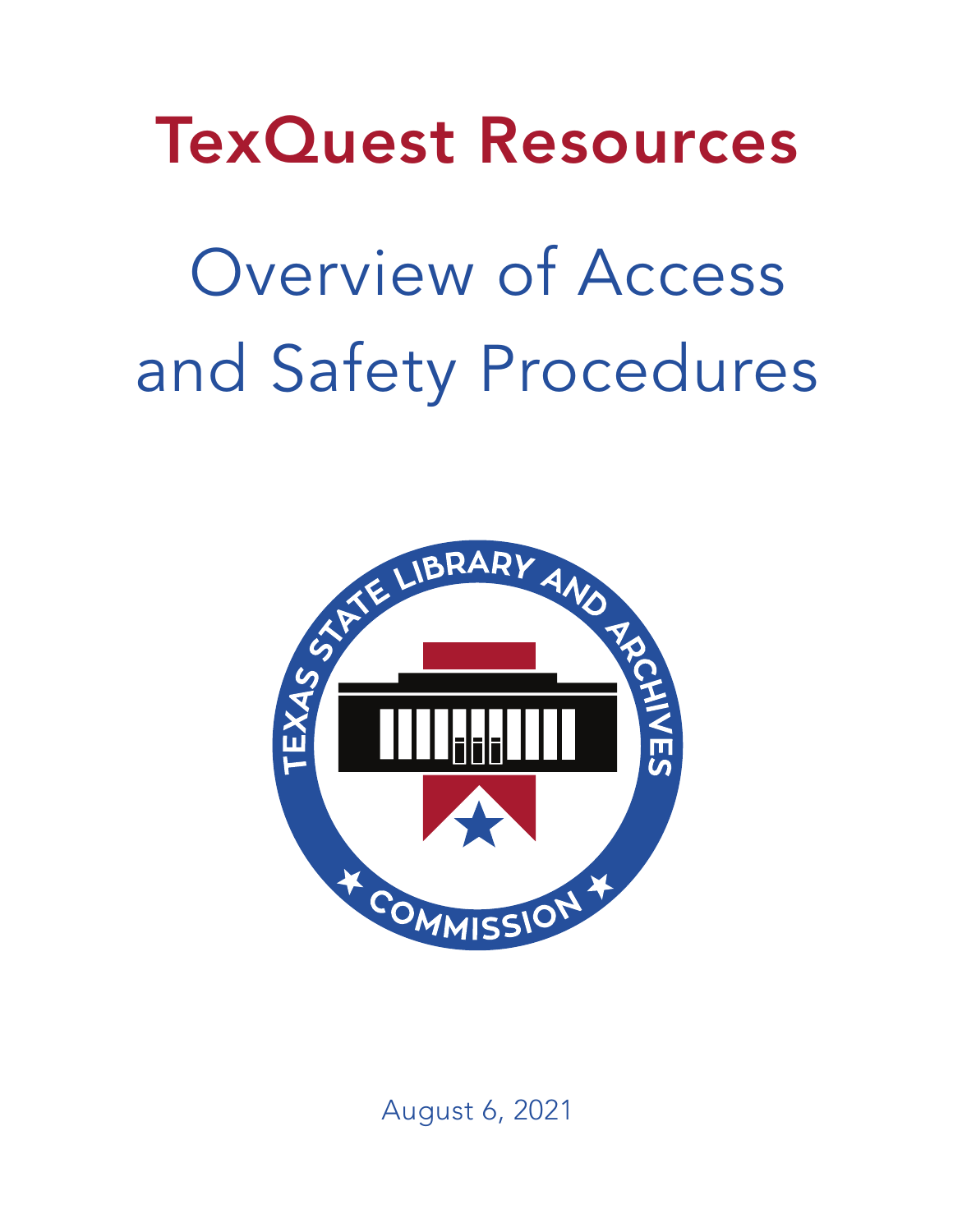### Introduction

This report describes processes and controls in place to protect Texas public school students using resources provided by the Texas State Library and Archives Commission (TSLAC) through the TexQuest program. TexQuest provides online access to thousands of resources for K-12 students through statewide contracts with respected companies that specialize in providing e-resources.

The open Internet contains many dangers for children. TSLAC endeavors to create a safe online environment in which students can explore a huge range of library materials to assist teachers and their students from elementary to high school and even students preparing for (and at times participating in) college level work. TexQuest aims to support students in their research, homework, and academic studies without risk of exploitation or exposure to inappropriate materials.

#### Background

TexQuest is a TSLAC program that provides shared access to online information resources for millions of Texas public school students. Each year, students conduct approximately 45 million information searches and download over 20 million educational resources through TSLAC-provided TexQuest electronic resources. Students in all grades rely on these resources as they pursue their study of all aspects of science, humanities, and social sciences. The materials include full text journal and magazine articles, encyclopedias, literature guides, and electronic books.

TSLAC staff, commission, vendors, school districts, and advisory groups are very much aware of the dangers of the internet. Open searching for information via standard internet search engines would potentially expose students to a wide range of dangerous circumstances from online predators to explicit content that is harmful to minors. TexQuest is a safe space where students from kindergarten through high school can explore research materials curated and grouped in age-appropriate collections. Districts have the ability to opt in or out of the use of a specific collection for a specific campus location.

The Children's Internet Protection Act (CIPA) is federal legislation (47 CFR §54.520) enacted by Congress in 2000 that requires that schools and libraries that participate in E-rate discounts for telecommunications services have an Internet Safety Policy in place. That protection must block or filter access to pictures that are (a) obscene; (b) child pornography; or (c) harmful to minors.

#### How TexQuest keeps students safe: Five levels of protection

TSLAC and the partner organizations that cooperate to offer TexQuest resources including product vendors and school district personnel—take the safety of K-12 students seriously. For these reasons, there are no fewer than five specific levels of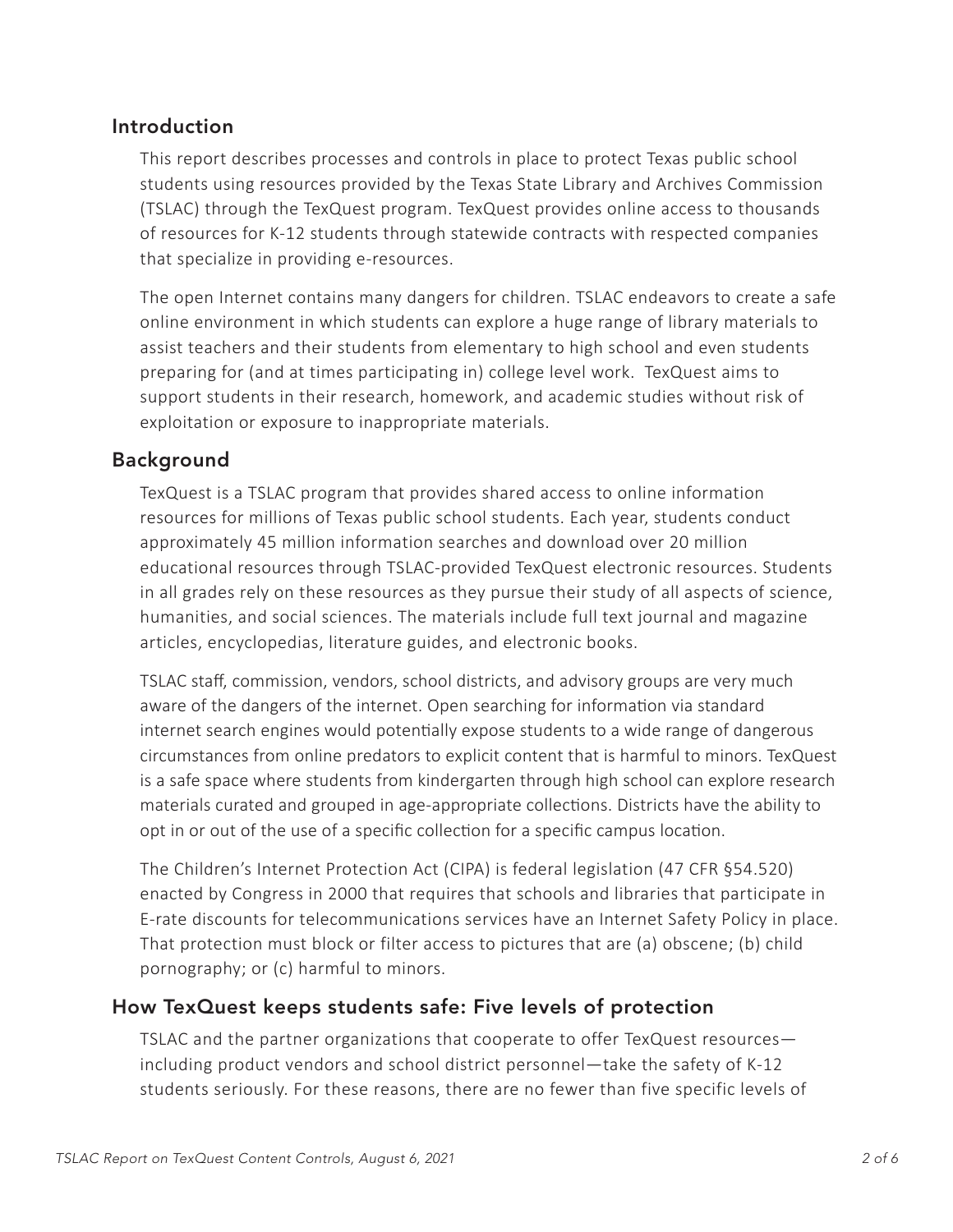curation and control to ensure that material that is age inappropriate and harmful to minors not be accessible by students.

### The five levels of curation and control are as follows:

- 1. **Curation** The materials in these e-resources are selected by subject matter experts to be appropriate for audiences within the K-12 spectrum. Some resources are narrowly curated for elementary, middle, or high school students, including students in advanced placement courses. Materials in the core databases are grouped together in collections that are tailored to early grades, middle-school, and high-school. Where needed, TSLAC can require additional curation or customization.
- 2. **Vendor's internal filters** Among the over two dozen discrete information products in the TexQuest array, all but two have in place automated filters of their materials before they reach the end user. The two exceptions are the Britannica School suite from Encyclopaedia Britannica and TeachingBooks.net, a fully curated resource of supplemental material to assist in English language arts and reading instruction. While those two resources do have automated filters for any links to external content (e.g., YouTube videos), the resources themselves are created and curated by the respective companies and do not require filtering.
- 3. **School district filters** Because nearly every school district in the state participates in the E-rate program, virtually all districts participating in the TexQuest program are required by the CIPA to use content filters to block content that is either (a) obscene; (b) child pornography; or (c) harmful to minors. Vendors confirm that their products do not bypass these filters. Each district's filter can restrict the type of content available to students.
- 4. **Configurable access** Districts have the ability to opt in or out of the use of a specific resource for a specific campus location. Districts can also create campuslevel sub-accounts that allow resources to be enabled or disabled by a campus so that elementary school students can be directed to elementary school content, while only high school students can access content appropriate for upper grades. TSLAC staff will work with individual districts to support local control and tailor access to community standards.
- 5. **TSLAC intervention** –The TSLAC Commission has adopted a TexQuest Collection Development Policy for TexQuest materials. If the presence of explicit or otherwise age-inappropriate material is brought to the attention of TSLAC staff, the TexQuest Support Center, or our K-12 advisory committee, the material will be reviewed and, if it is found to be inappropriate, removed for all districts in the state. This removal happens at the level of individual journals, magazines, or e-books and is not reversible. TSLAC staff rely on assistance in reviewing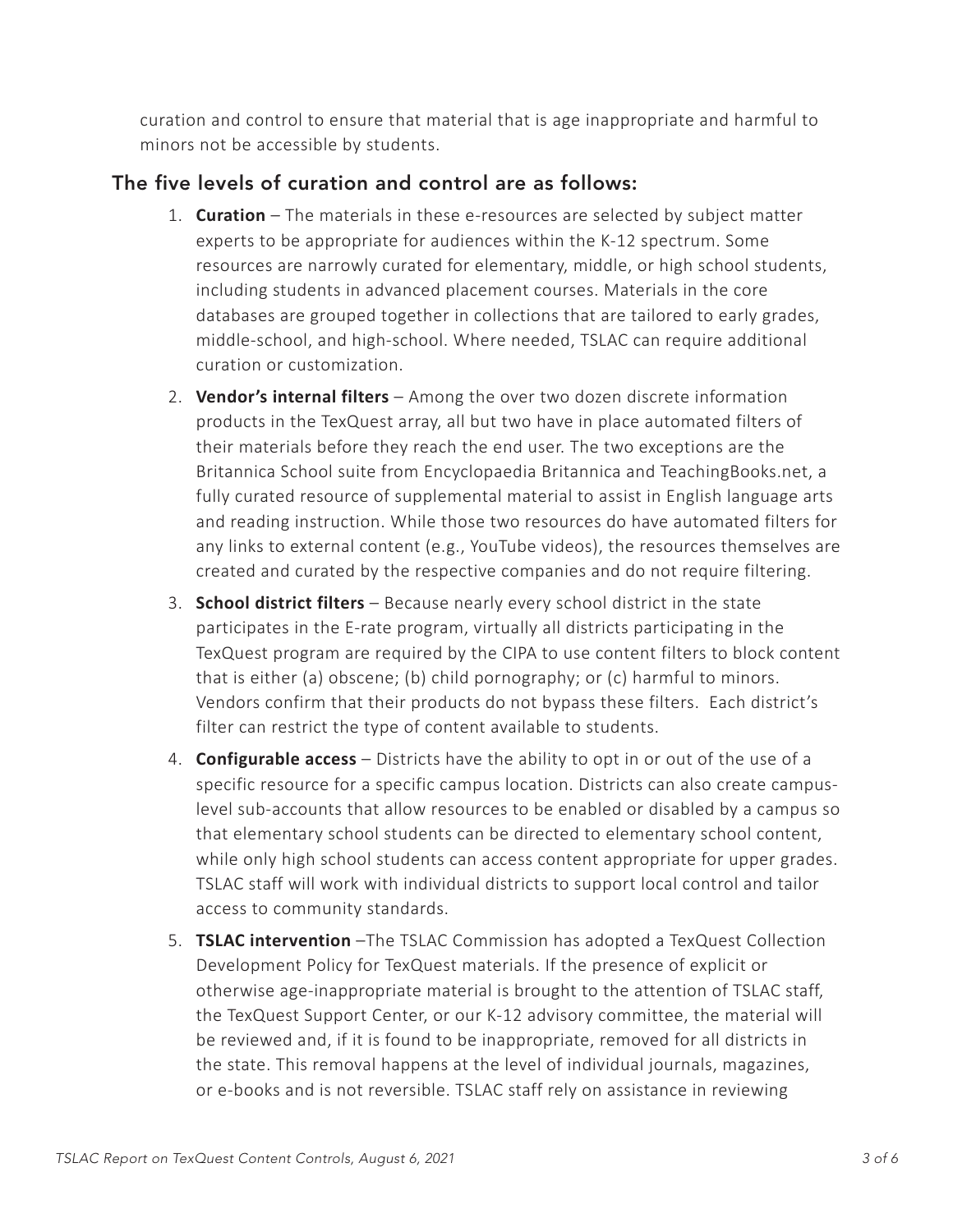TexQuest materials from the TexQuest Support Center at ESC Region 20, TSLAC's K-12 Advisory Committee, and a team of 13 content reviewers.

## Content Review by Team of Experts

To further ensure that resources provided to Texas students support academic achievement, are age-appropriate, and free of material harmful to minors, TSLAC has engaged a panel of 13 local K-12 library experts to review content and identify any potentially inappropriate material. This group is comprised of professionals with at least 20 years of experience in school and public libraries and a demonstrated breadth of experience in librarianship and classroom instruction. Collectively, this group of ten librarians bring to their review decades of experience selecting materials for K-12 library use that will ensure the success of students in Texas.

### TexQuest Collection Development Policy

In August 2020, the TSLAC Commission adopted the TexQuest Collection Development Policy. This document states the selection criteria for materials included in TexQuest, describes the processes by which information resources are selected, and contains a process for reconsideration of materials. Any person who objects to any material in TexQuest can ask that the item or items be reconsidered. Materials can be reported by school librarians and other district staff or by students or parents who can contact TSLAC directly using the TexQuest content reconsideration form available online. TSLAC staff have notified school districts that the forms are online and simple to complete. Any material so reported will be reviewed by TSLAC, and a response will be provided to the concerned party. Individuals may also contact their student's school district for other local options.

### Roles and Responsibilities

Each of the partners that cooperate to make TexQuest resources available to Texas K-12 students have specific responsibilities to ensure that the content is age-appropriate and of the highest academic quality. Those roles and responsibilities are as follows:

### Vendors

- Offer quality and appropriate collections of resources that meet the targeted needs of the K-12 community.
- Ensure TexQuest resources are curated or filtered to ensure safety.
- Provide districts with the capacity to tailor access to resources by target populations (e.g., campus access).
- Curate collections to ensure appropriate content, understanding that this does not require article-by-article review.
- Do not use any technology that prevents the use of home filters for nonschool access.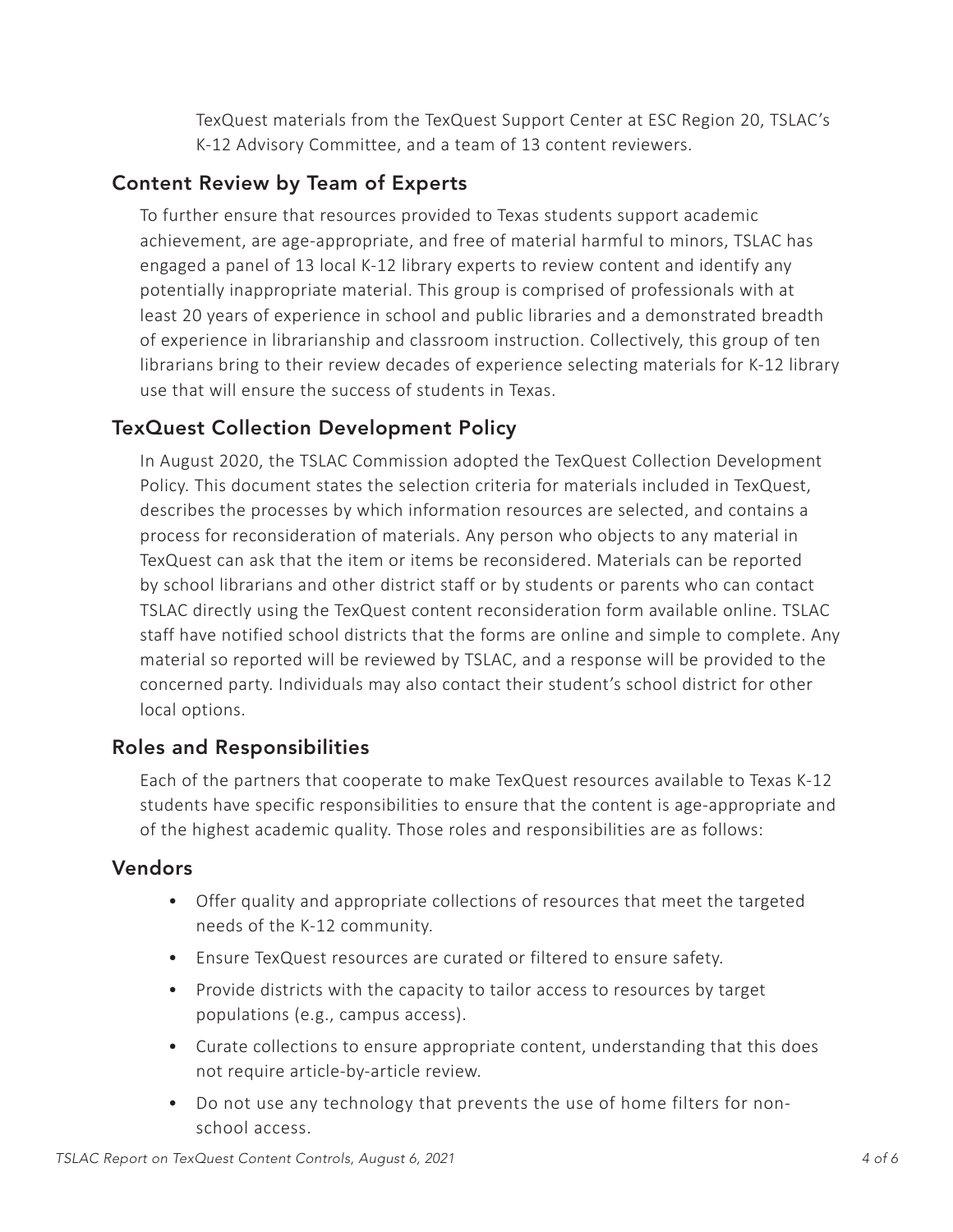- Provide TSLAC and districts with the tools to remove content deemed to be inappropriate through a formal re-consideration process, whenever possible at the article, image, or item level.
- Will comply with all applicable state and federal laws and regulations protecting children from harmful materials.

# **TSLAC**

- Require that resources provided to Texas public libraries or Texas public schools do not contain materials harmful to children as defined by the Texas Penal Code §43.24 "Sale, Distribution, or Display of Harmful Material to Minor." (Effective beginning in 2021.)
- Require that vendors implement technological protection measures meeting the requirements of 47 U.S.C. Section 254(h)(5) where appropriate given the nature of the resource. (Effective beginning in 2021.)
- Require vendors to provide accurate, current, and quality resources to meet the needs of the diverse K-12 community and educators.
- Conduct a robust selection review process that allows educators to test and use potential resources.
- Consult with experienced school librarians through the K-12 advisory committee and other review groups to ensure that content included in the TexQuest program is educationally relevant and age-appropriate.
- Working with an educational partner, operate a TexQuest Support Center to provide school districts with a timely process for the consideration of any content issues that arise.
- Provide training and support to school districts to implement any tailored access to resources at the school district level.

### School Districts

- Educate students on effective use of digital resources.
- Provide filtered access on the campus and through school issued devices.
- Determine and implement targeted access to TexQuest resources based on local needs.
- Contact vendors for assistance disabling overall district access to a given resource.
- Contact TSLAC with questions or concerns.

### Conclusion

Through collective purchase, conducted according to state procurement rules and assisted by a peer group of K-12 librarians across the state, TSLAC provides access to these materials at a fraction of what the cost would be if every district were to subscribe